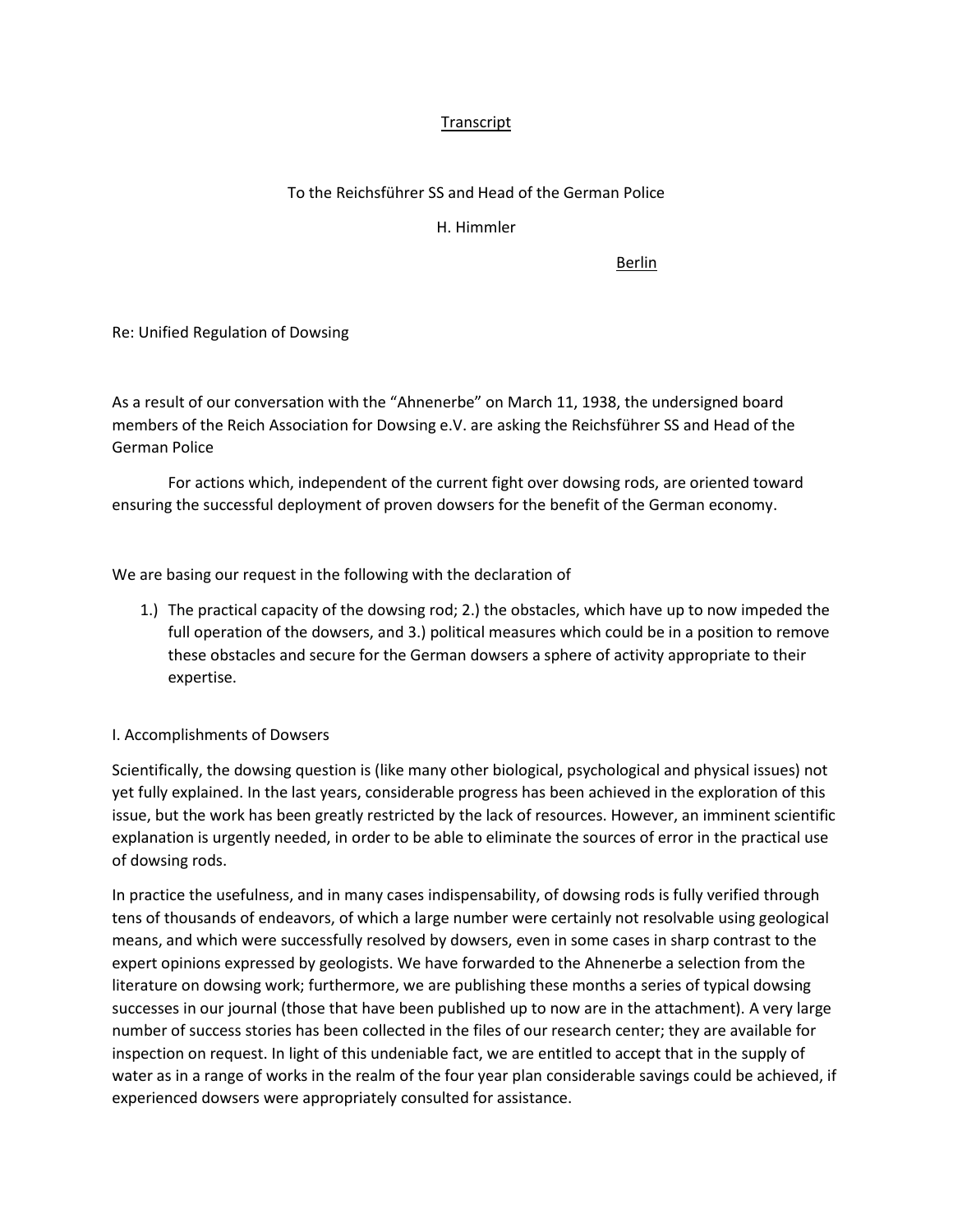The dowsers are frequently reproached for failures. These should not be denied; even the experienced dowser is no more immune from errors than the best geologist or the most successful doctor. From the dowser, as a living body, one cannot demand the precision of information from a physical instrument – for that reason the reactions are rather subtler than those of the most sensitive apparatus. By far the greatest number of the failures can be attributed to an excessive number of unpracticed, imaginative and irresponsible "wild" dowsers, who dodge the training and oversight of our Reich Association.

## II. Obstacles for the operation of dowsers

The full deployment of well-trained dowsers for the purposes of the economy and public health have encountered thus far two obstacles, which our Reich Association cannot eradicate of its own accord.

- 1.) There are about 100 times more "wild" dowsers not associated with our organization than there are association dowsers. Nearly all are rather insufficiently trained, some of them even actual swindlers. The mischief which they cause through their insufficient ability is exploited by our adversaries as evidence for the uselessness of dowsing rods. The Reich Association has long called attention to this canker, without the eradication of which the successful operation of dowsing rods is not achievable. The dowsing profession requires, as does every other profession, a thorough education and years of practice and in addition, a test by experts with a certain amount of supervision, which the professional body of our Reich Association alone can ensure.
- 2.) The reckless fight of the official science community against dowsing rods, originally starting from a few geologists, physicists and physicians, has become today widespread and has effectively influenced individual Reich ministries and the majority of geological and hydrological regional authorities against the dowsing rod. The supposed "scientific studies", which supposedly give evidence against the practical applicability of the dowsing rod, are unproven allegations, products of rigid dogmatic doctrine and onesided collections of failures (which one could collect also in every other profession). They were brought about without the slightest modicum of expertise or objectivity upon which every scientific study must be based. (As an example we refer to Review of Experiments by the Reich Ministry of Health 1935, written by Dr. Osswald at the request of the Deputy Führer; this has been forwarded to the "Ahnenerbe"). – This leads to the assumption that in this combat against the dowsing rod economic and business interests are more at play than scientific.

Similarly, the hostility of a (comparatively small) number of well builders against the dowsers seems to be based on the worry over certain economic interferences through the activity dowsers. In contrast, another group of well builders works together with dowsers in the greatest harmony, more than a few well builders are themselves active dowsers. It can additionally be discerned that in contrast to the rejection of the dowsing rod through theoretical science, the practitioners (that is engineers, technical officials, etc.) in large masses make use of the dowsers, as that they do not need to concern themselves with theory and dogma, but simply with the practical applicability of a method.

We are satisfied that currently the best brains of geological and medical science are not opposed to dowsing rods, but have at this time openly campaigned for them. Furthermore, for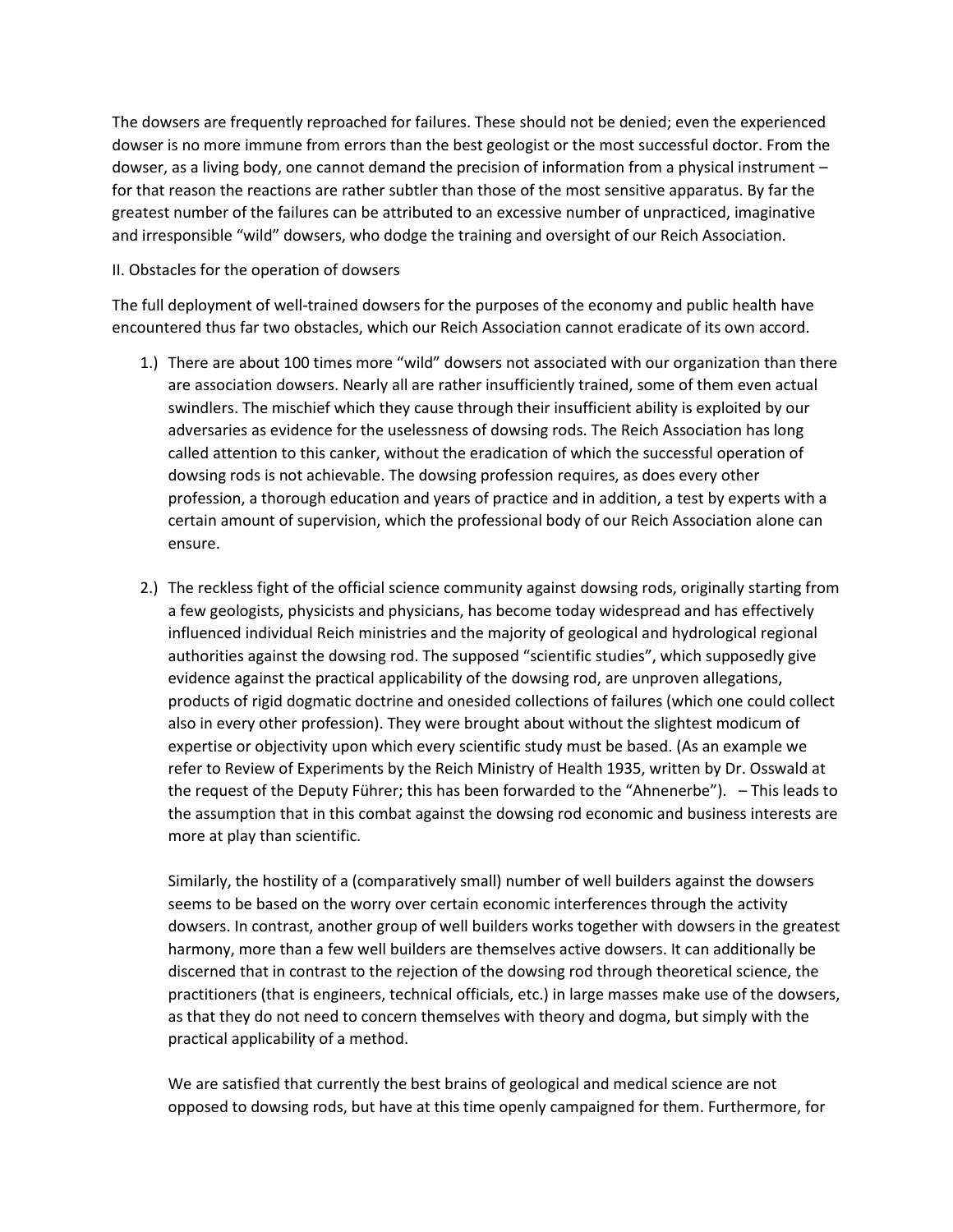energetic advocacy in favor of dowsing rods based on positive experiences we are grateful to the Deputy Führer, Prime Minister General Field Marshall Göring and State Secretary Dr. Keppler. General Field Marshall Göring also assured one of our men that the Führer himself was not hostile to the use of dowsing rods. We would also like to remind you of the press announcements in June 1937 of the Reich Interior Minister and the Reich Justice Minister, which explicitly referred to a scientific explanation of the dowsing rod question as necessary and wished for the practical use of dowsing rods without obstacles.

Nonetheless our opponents work – in part unassailable for us in their official positions – with an emphasis still on a prohibition of all possible dowsing activity, as they strive mostly successfully to prevent dowsers from receiving contracts for public purposes and from public funds. There are however currently those assignments which make up the bulk of the activity of dowsers who are field-tested and trusted by the authorities.

III. Proposals for Measures for the Protection of the Dowsing Profession.

The accomplishments of dowsers up to this point, which would certainly continue to increase following the removal of the aforementioned obstacles, and the importance which the dowsing rod could, if properly utilized, play in the context of the four year plan, justify our request for nationwide police regulation of dowsing and promotion of dowsing research through the following measures:

- 1.) Prohibition of uncontrollable "wild" dowsing, that is all paid activity by dowsers which is not conducted under the supervision of the professional branch of our Reich Association.
- 2.) Police recognition and where possible legal recognition of the professional branch of the Reich Association as a compulsory organization for all compensated active dowsers.
- 3.) Influence on the responsible parties so that the prohibition of the use of dowsers, which has been enacted in numerous agencies, be revoked as far as they impact the dowsers of the Association.
- 4.) Influence on the official science community in order to stop all further baseless attacks against dowsing rods following the regulation of dowsing.
- 5.) Acquisition of resources for promoting the scientific research of the dowsing question, in order to increase the reliability of the practical use of dowsing rods.

For the implementation of the measures proposed above, closer contact of the Reichsführung-SS with dowsing practices, perhaps through the creation of a department for dowsing rods within the Reichsführung-SS.

The undersigned board members of the Reich Association for Dowsing are available for further details.

(signed) Dr. Paul Beyer

I. Association Chair

Berlin-Steglitz, Kurze St. 14/I